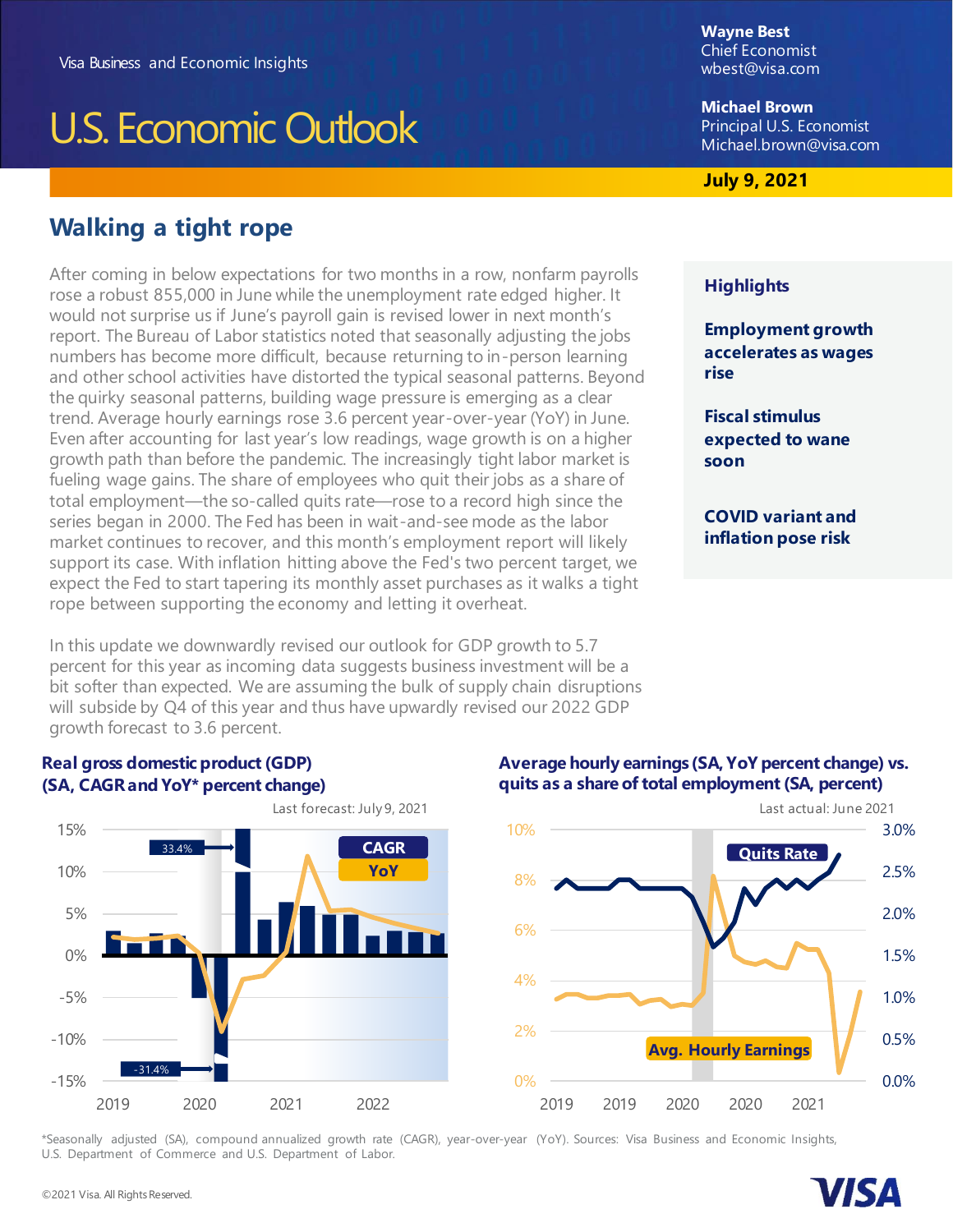# **Walking a tight rope (cont.)**

#### **Faster wage growth, stronger spending**

While higher wage pressure may not be good news for employers, personal income is expected to benefit in the coming quarters. We expect inflation-adjusted after-tax income to rise 3.9 percent YoY in the fourth quarter, before turning negative in Q1 of next year due to the lapping of stimulus checks sent out in 2021. Wage gains should also help offset some of the pressure on households created as fiscal benefits expire. For example, federal student loan payments start up again in October, and the advance Child Tax Credit checks that begin this month will cease at the end of the year. Wage gains have also helped lift consumer confidence. As of June, the share of consumers expecting higher incomes reached its highest level since the onset of the pandemic.

The key drivers of wage growth and higher consumer confidence should translate into higher consumer spending. We expect nominal consumption growth to rise 11.2 percent this year and another 5.8 percent in 2022. One potential counterbalancing factor to the robust spending growth could be the rise in consumer prices. The Consumer Price Index rose 0.6 percent month-over-month in May, pushing the index up 5 percent from a year ago, and marking the twelfth straight month of gains. Supply chain disruptions and a tightening labor market are likely to translate into higher prices through the first quarter of next year.

#### **What's behind the recent move in interest rates?**

The yield curve (the difference between the U.S. 10 year and three-month Treasury rate) has flattened quite a bit over the last month. A couple of factors are driving current trends in interest rates. First, the unfortunate global news regarding the COVID-19 Delta variant is raising concerns about economic growth prospects outside the U.S. This, in turn, leads investors outside the U.S. to buy safer assets, such as U.S. 10-year Treasuries. Second, with inflation readings above the Fed's two percent target and increasing evidence of a tighter labor market, it's more likely that the Fed will raise short-term interest rates a bit earlier than expected. This change in the perceived Fed rate hike timing is pushing up the three-month Treasury rates. Our team expects this interest rate spread to widen later this year, as the Fed announces a tapering of its asset purchases. However, stronger U.S. economic activity relative to the rest of the world could keep this yield spread close to current levels.

#### **Risks to the outlook**

While growing concern over rapid spread of the Delta COVID-19 variant in less vaccinated areas of the U.S., health concerns may keep some consumers at home even if restrictions aren't imposed. We will continue to monitor global supply chain disruptions, which are starting to hold back spending. Conversely, some upside risk may appear as Congress works through the FY 2022 federal budget.

|                                             | Actual  |         |         |        |        | Forecast       |        |        | Actual |         | Forecast |        |
|---------------------------------------------|---------|---------|---------|--------|--------|----------------|--------|--------|--------|---------|----------|--------|
|                                             | 2020    |         |         | 2021   |        |                |        | 2019   | 2020   | 2021    | 2022     |        |
|                                             | Q1      | Q2      | Q3      | Q4     | Q1     | Q <sub>2</sub> | Q3     | Q4     |        |         |          |        |
| Gross Domestic Product (CAGR)               | $-5.0$  | $-31.4$ | 33.4    | 4.3    | 6.4    | 6.0            | 4.9    | 4.9    | 2.2    | $-3.5$  | 5.7      | 3.6    |
| Personal Consumption                        | $-6.9$  | $-33.2$ | 41.0    | 2.3    | 11.4   | 10.7           | 3.8    | 3.8    | 2.4    | $-3.9$  | 7.7      | 3.3    |
| <b>Business Fixed Investment</b>            | $-6.7$  | $-27.2$ | 22.9    | 13.1   | 11.7   | 6.5            | 3.3    | 3.7    | 2.9    | $-4.0$  | 7.7      | 4.1    |
| Equipment                                   | $-15.2$ | $-35.9$ | 68.2    | 25.4   | 15.0   | 3.1            | 2.9    | 3.5    | 2.1    | $-5.0$  | 13.2     | 3.9    |
| Intellectual Property Products              | 2.4     | $-11.4$ | 8.4     | 10.5   | 15.3   | 5.9            | 5.2    | 5.0    | 6.4    | 1.7     | 8.0      | 4.6    |
| <b>Structures</b>                           | $-3.7$  | $-33.6$ | $-17.4$ | $-6.2$ | $-2.0$ | $-0.6$         | 0.3    | 1.1    | $-0.6$ | $-11.0$ | $-6.6$   | 2.4    |
| <b>Residential Construction</b>             | 19.0    | $-35.6$ | 63.0    | 36.6   | 13.1   | $-6.5$         | 4.0    | 3.5    | $-1.7$ | 6.1     | 12.2     | 3.2    |
| Government Purchases                        | 1.3     | 2.5     | $-4.8$  | $-0.8$ | 5.7    | 5.3            | 3.3    | 3.6    | 2.3    | 1.1     | 2.4      | 3.3    |
| Net Exports Contribution to Growth (%)      | 1.1     | 0.6     | $-3.2$  | $-1.5$ | $-1.5$ | $-0.6$         | $-0.5$ | $-0.7$ | $-0.2$ | $-0.1$  | $-1.8$   | $-0.6$ |
| Inventory Change Contribution to Growth (%) | $-1.3$  | $-3.5$  | 6.6     | 1.4    | $-2.7$ | $-0.7$         | 1.5    | 1.5    | 0.0    | $-0.6$  | 0.1      | 0.6    |
| Nominal Personal Consumption (YoY % Chg.)   | 1.9     | $-9.7$  | $-1.7$  | $-1.5$ | 3.6    | 19.8           | 10.9   | 11.2   | 3.9    | $-2.7$  | 11.2     | 5.8    |
| Nominal Personal Income                     | 3.2     | 10.7    | 6.8     | 4.7    | 16.6   | 2.6            | 6.3    | 7.9    | 3.9    | 6.3     | 8.2      | $-0.1$ |
| Retail Sales Ex-Autos                       | 2.6     | $-7.6$  | 3.3     | 2.8    | 11.6   | 27.7           | 12.4   | 11.9   | 3.4    | 0.3     | 15.6     | 1.5    |
| Consumer Price Index                        | 2.1     | 0.4     | 1.2     | 1.2    | 1.9    | 4.7            | 4.6    | 4.8    | 1.8    | 1.2     | 4.0      | 2.7    |
| Federal Funds Rate (Upper Bound)            | 0.25    | 0.25    | 0.25    | 0.25   | 0.25   | 0.25           | 0.25   | 0.25   | 2.19   | 0.25    | 0.25     | 0.25   |
| <b>Prime Rate</b>                           | 3.25    | 3.25    | 3.25    | 3.25   | 3.25   | 3.25           | 3.25   | 3.25   | 5.28   | 3.54    | 3.25     | 3.25   |
| 10-Year Treasury Yield                      | 0.70    | 0.66    | 0.69    | 0.93   | 1.74   | 1.45           | 1.53   | 1.57   | 2.14   | 0.89    | 1.57     | 1.74   |

Forecast as of: July 9, 2021

Interest rates presented are end of quarter rates

Note: Annual numbers represent year-over-year percent changes and annual averages

Sources: Visa Business and Economic Insights analysis of data from the U.S. Department of Commerce, U.S. Department of Laborand Federal Reserve.